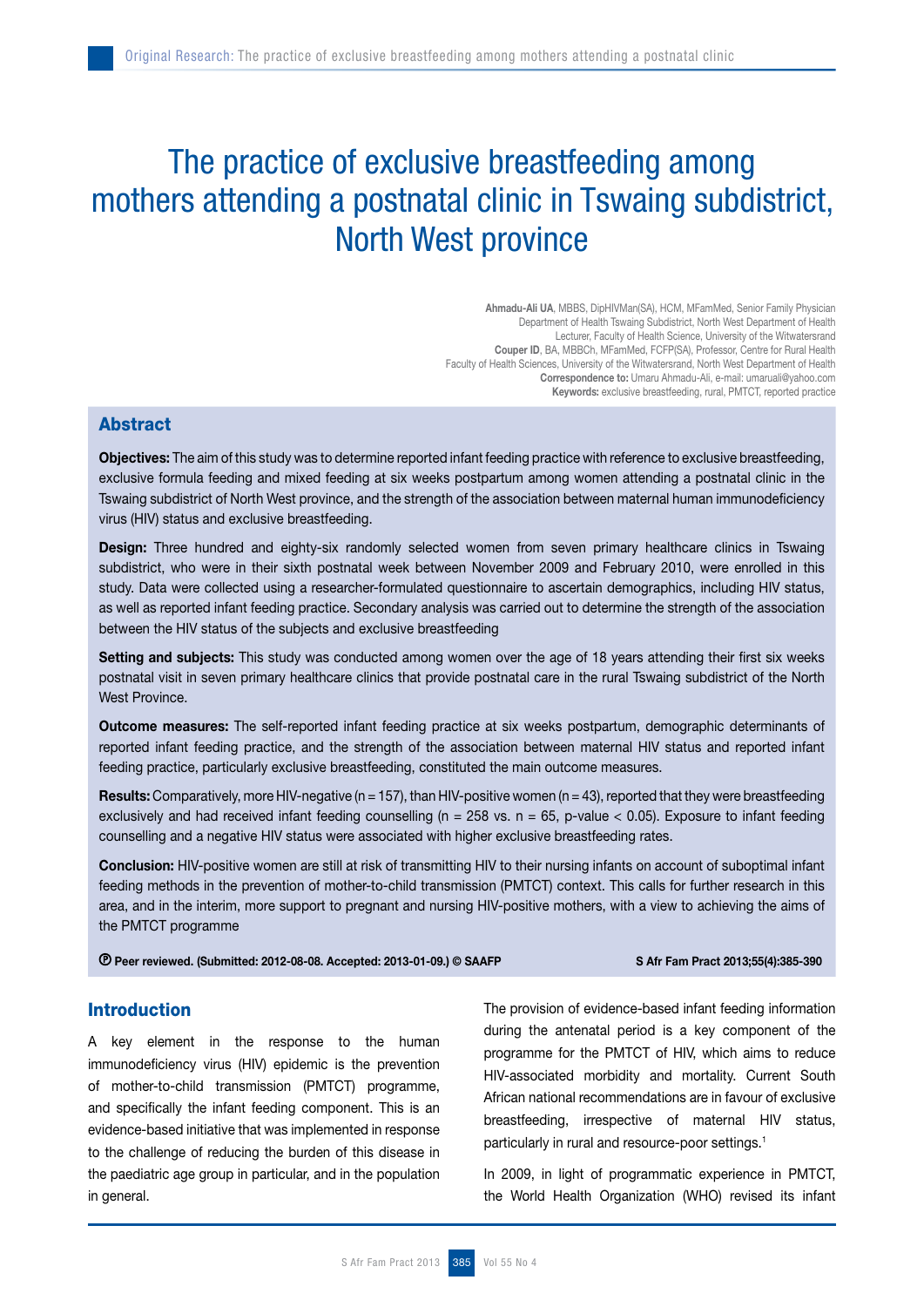feeding guidelines to recommend exclusive breastfeeding for the first six months of life, unless replacement feeding is acceptable, feasible, affordable, sustainable and safe. Where antiretroviral drugs are available, exclusive breastfeeding for six months and continued breastfeeding until 12 months are recommended. The thrust of the new WHO guidelines for HIV and infant feeding is that countries should choose one infant feeding strategy which can be recommended by the health services to HIV-positive mothers.<sup>2</sup> Exclusive breastfeeding is defined as giving no other food or drink, except breast milk (not even water) for the first six months of life. However, according to this approach, infants are allowed to receive oral rehydration salts, and drops and syrups (vitamins, minerals and medicines).<sup>3</sup>

As a consequence, South Africa committed itself with the 2011 Tshwane declaration to adopting the new WHO recommendation, with a pronouncement that health services would essentially support only one feeding strategy, specifically breastfeeding.

Hitherto, South African PMTCT guidelines have recommended two options for HIV-positive mothers:

- • Exclusive breastfeeding for six months, lifelong antiretroviral therapy and continued breastfeeding until 12 months, or
- • Exclusive formula feeding when replacement feeding is acceptable, feasible, affordable, sustainable and safe. Free formula is provided for at least six months.<sup>4</sup>

Previously, there had been concerns about the risk of transmission of the HIV contained in breast milk, but evidence from prospective studies carried out in Durban, demonstrated that exclusively breastfed infants had no excess risk of HIV transmission over the age of six months, compared to those who were never breastfed.5 Also, breastfeeding confers increased protection from diarrhoeal and respiratory illnesses within the first six months of life.<sup>6</sup>

Furthermore, the Kesho Bora Multicentre Collaborative Study, with an arm in Durban, has shown that within the PMTCT context, the safety of exclusive breastfeeding, and support for maternal health, can be guaranteed by triple highly active antiretroviral therapy (HAART) offered to mothers who were previously deemed to be ineligible.<sup>7,8</sup>

In spite of the foregoing evidence, which has informed South African national guidelines with respect to exclusive breastfeeding,4 contextual challenges influence decisionmaking with regard to exclusive breastfeeding. In a qualitative study, Doherty et al identified key barriers faced by HIV-infected women in practising exclusive breastfeeding. Achieving exclusivity was challenging and related to the fact that a significant proportion of these mothers were young, single and unemployed, and struggled to protect their decision-making autonomy against a background of fear of disclosure and stigma.<sup>9</sup>

As a consequence, in poorly resourced settings, there is a danger of mixed or replacement feeding taking place. In addition, formula feeds cannot always be safely prepared or stored. These infant feeding modalities increase the risk of childhood mortality and morbidity and also escalate the risk of transmission of HIV, particularly in the case of mixed feeding.10

Mixed feeding might not be a distinctly South African phenomenon, as studies from Cote d'Ivoire in West Africa have shown that a high risk of infection exists in the context of maternal HIV infection on account of the fact that exclusive breastfeeding is not well accepted and mixed feeding is the most favoured option.<sup>11</sup>

From the researchers' experience of clinical care in the rural context, nursing mothers do not seem to have a sufficient understanding of the cause-effect relationship between HIV and disease needed to ensure an understanding of the utility of exclusive breast milk for infants born to both HIV-positive and HIV-negative mothers, and the risk of viral transmission in the case of a mother being positive. Importantly, the influence of context in deciding what infant feeding modality is best for them, irrespective of HIV status, does not seem to be taken into consideration.

The North West province recorded an overall HIV prevalence of 11.3% in 2008. This represents the fourth highest prevalence in South Africa's nine provinces.<sup>12</sup> The HIV prevalence rate obtained from the District Health Information System for Tswaing subdistrict, excluding antenatal clients, for the period April 2009 to March 2010, stood at 28.8%. The antenatal prevalence for the same period was recorded as 19.6%.

This research aimed to determine reported infant feeding practices, with reference to exclusive breastfeeding, exclusive formula feeding and mixed feeding at six weeks postpartum among women attending a postnatal clinic in the Tswaing subdistrict of North West province, and the strength of the association between HIV status and reported infant feeding practice, with a focus on exclusive breastfeeding in particular.

# Method

#### Study design

A quantitative, cross-sectional descriptive and analytical study design was used.

#### Study site

Tswaing subdistrict falls within the Ngaka Modiri Molema district of North West province. The town of Delareyville is the magisterial headquarters. The population is essentially rural, with settlements aggregating mainly around farms. It is approximately 150 km from the provincial capital of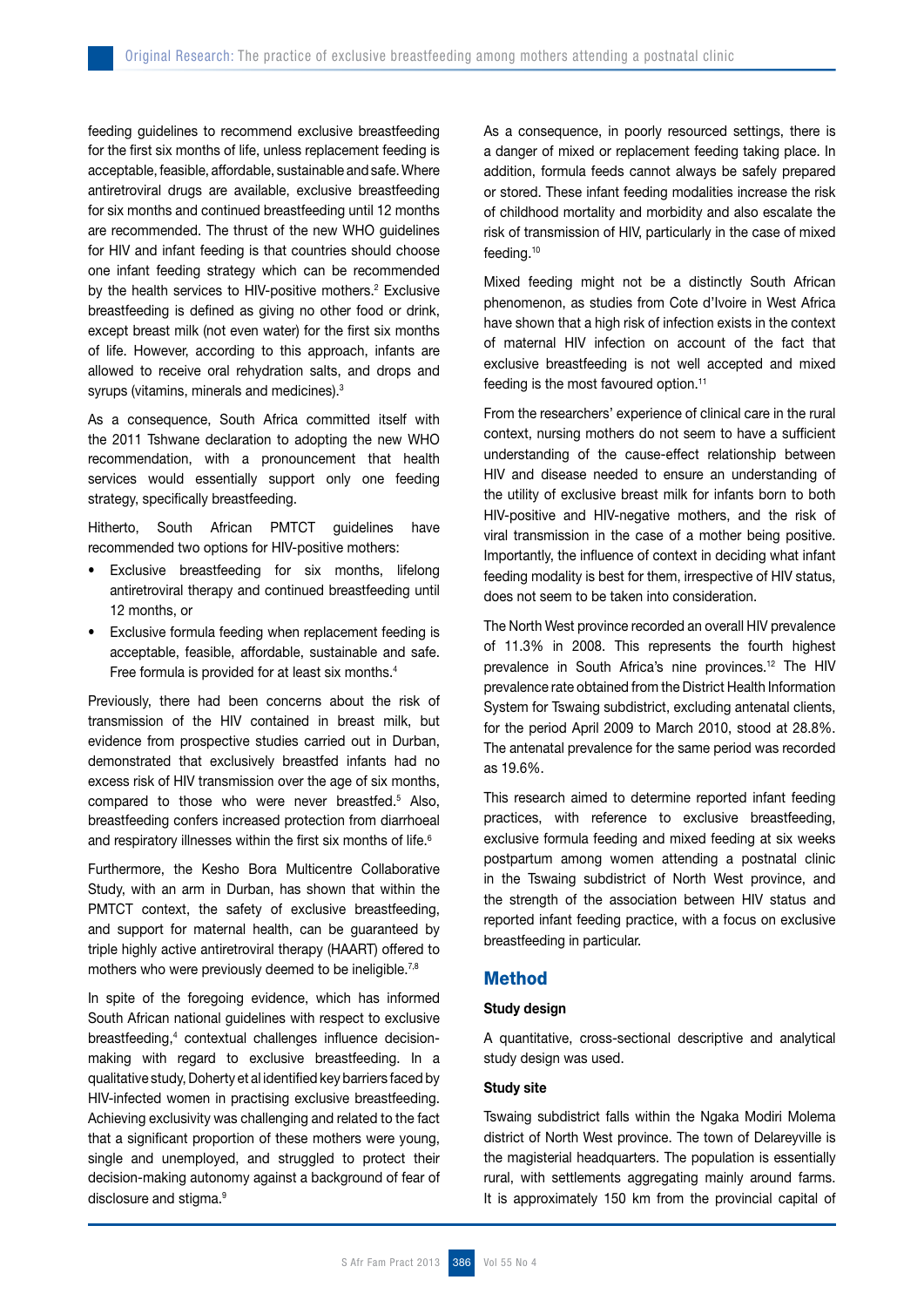Mahikeng. Its seven primary healthcare clinics (PHCs) offer postnatal care services and were used for this study.

#### Study population

The study population comprised women who attended their first six-week postnatal clinic visit at the seven PHCs that provide this service in Tswaing subdistrict.

# Study sample

Of the 729 women who constituted the sample frame, 386 women met the eligibility criteria and were deemed to constitute the study population statistically. An assumption of a 20% non-response rate was made, bringing the final study sample population to 463 women. Thus, the aim was to collect data from 66 women in each clinic (463/7). The study was undertaken between November 2009 and February 2010.

Female patients aged 18 years and older attending their first PNC clinic visit at six weeks postpartum, who had given informed consent to participate in the study, had antenatal care in the Tswaing subdistrict, and had their HIV status recorded as evidenced by appropriate coding on the antenatal card and/or the infant's Road to Health Chart were included in the study. Mothers who presented with medical complaints which had influenced their infant feeding practice were excluded.

### Sampling

Data were collected from the envisaged study sample population of approximately 463 women. The women were sampled from the seven postnatal clinics, which run concurrently across the subdistrict from Monday to Friday. Actual data collection stopped after 386 respondents had been enrolled and data collected from them. This number represented the number of statistically determined respondents minus the 20% envisaged non-responders. A total of 38 women, approximately 10% of the study sample population, could not be accounted for after the issuing of serial numbers and were assumed to have dropped out. Therefore, the total number of women who were issued serial numbers was 424 (386 respondents plus 38 who dropped out before administration of the questionnaire).

The researchers attended these clinics on a rotational basis during the study period until the target sample size per clinic was attained. Clinic visits were conducted twice every month, while Atamelang Health Centre, one of the study sites, was visited four times a month.

Women attending the PNC clinic were first approached as a group in order to introduce the researcher and to explain the purpose of the study. This assisted in allaying any fears of preferential treatment or victimisation. Every day, women were selected to take part in the study using simple random sampling by way of a random number generator. The process entailed limiting the range of possible random numbers to the number of patients booked for the day, and choosing random numbers from this range to select 30% of the women. The 30% daily sampling ratio was mutually deemed to be the least likely to interfere with normal clinic activities by the researchers and translators. This sampling procedure was applied as the women awaited booking while seated in a queue in the clinic waiting area. Serial numbers were issued to the selected women after they had undergone the postnatal clinic process. This was to ensure that the women did not feel unduly coerced or committed to participate in the study.

The women were allowed to complete the postnatal procedures before the questionnaire was administered. It was expected that some of the women who had previously consented before undergoing the postnatal clinic process would decide to drop out at this stage. The use of multiple visits during the data collection stage ensured that this did not compromise the sample size.

#### Data collection tool

A researcher-formulated questionnaire was available in English and translated into the local Tswana language, which encompassed demographics, HIV status and reported infant feeding practice. This was used to collect data from eligible respondents. The overall Cronbach's alpha coefficient of the questionnaire stood at 0.84, which was above the 0.7 that was accepted as the cut-off for reliability. Furthermore, all components of the questionnaire showed internal consistency.

#### Pilot study

A pilot study was undertaken at one of the seven study sites in the Tswaing subdistrict and revealed that the estimated time to complete the questionnaire ranged from 10-15 minutes. The pilot study was also used to identify ambiguous questions that needed to be excluded from the questionnaire. No translation difficulties were identified. The pilot study population constituted part of the study sample for this study. Information that was obtained from the pilot study was used to modify the researcher-formulated questionnaire before it was utilised for this study.

#### Data analysis

The data are presented in frequency tables and bar charts for all variables in order to determine the distribution thereof. A descriptive analysis of the participants was carried out to provide estimates of central tendency and variability from the mean. Cross-tabulation was also performed to determine the relationship between the predictor and response variables. The results were analysed using statistical software SPSS<sup>®</sup> 17.0.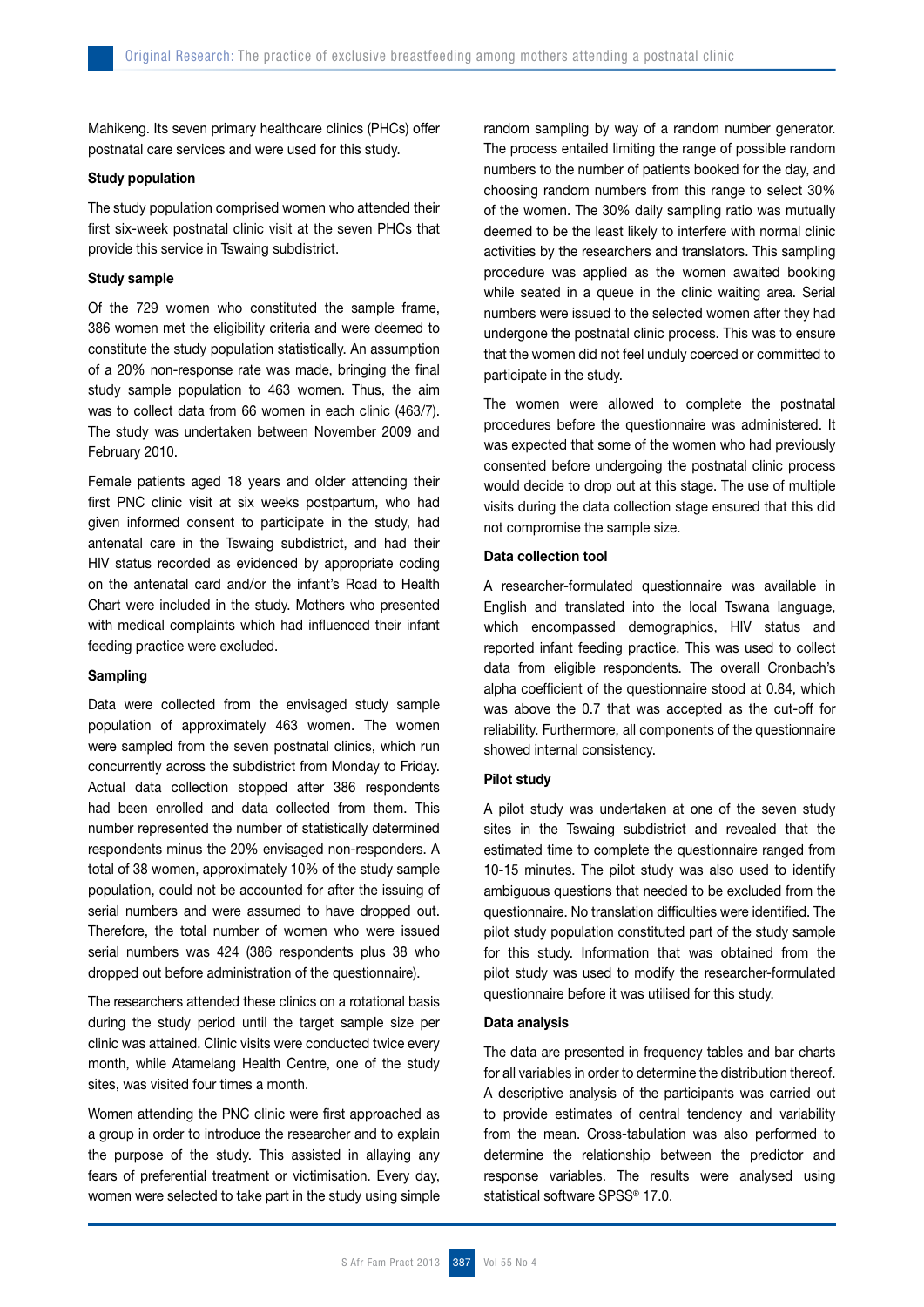### Ethics

The study was approved by the Human Research Ethics Committee (Medical) of the University of the Witwatersrand and the Research Committee of the North West Department of Health. Participants who opted to take part in this study were provided with written information and consent forms, from which the content was read out and explained to them. Only those who signed the consent forms where allowed to proceed with the interview process. The translators also signed a confidentiality clause. The final questionnaires were anonymous and could not be linked to the respondents. The interview was carried out in a private room to ensure privacy and confidentiality after a letter containing information was issued and the consent form had been signed.

Aspects taken into account because of the social sensitivity and public health importance of HIV infection were as follows:

- When asked about their HIV status, it was stressed to patients that they did not need to divulge this if they had any misgivings about doing so.
- Mothers who were HIV-positive were assessed with regard to clinical staging, CD4 counts, DNA PCR for infants, the need for prophylaxis and their eligibility to commence HAART. Appropriate referrals were made and treatment was given with regard to extant guidelines and protocols.

### **Results**

#### Demographic characteristics

The mean age of the mothers was 25 years [standard deviation (SD) =  $\pm$  6.4 years] and their ages ranged from 18-41 years. The majority of respondents (45.3%) were 18-23 years old (Table I).

Parents (31.3%) were the largest source of income, with a mean monthly expenditure of R648.80 (SD  $\pm$  R700.38). The self-reported HIV prevalence in this study stood at 18.4%. Women who received infant feeding advice during pregnancy constituted 87.8% of this study. 77.2% of them were HIV-negative. As can be seen in Table II, significantly more HIV-negative mothers (p-value = 0.000) were exposed to infant feeding counselling.

 $\chi^{2= 40.7}$  and p-value = 0.000

# Distribution of reported infant feeding practice

Figure 1 indicates that the majority  $(53.1\% , n = 205)$  of respondents said that they were breastfeeding exclusively at six weeks. Exclusive formula feeding (26.6%,  $n = 103$ ) was the next most prevalent reported infant feeding practice, followed by mixed feeding (20.3%,  $n = 78$ ). Mixed feeding

Table I: Demographic characteristics of respondents

| Variable                                                                 | n              | $\frac{0}{0}$  |  |  |  |  |  |
|--------------------------------------------------------------------------|----------------|----------------|--|--|--|--|--|
| Age (in years); mean age ( $\pm$ SD) = 24 years ( $\pm$ 6.4)             |                |                |  |  |  |  |  |
| 18-23                                                                    | 175            | 45.3           |  |  |  |  |  |
| 24-29                                                                    | 129            | 33.4           |  |  |  |  |  |
| 30-35                                                                    | 66             | 17.1           |  |  |  |  |  |
| $36 - 41$                                                                | 16             | 4.1            |  |  |  |  |  |
| <b>Marital status</b>                                                    |                |                |  |  |  |  |  |
| Single                                                                   | 73             | 18.9           |  |  |  |  |  |
| Married                                                                  | 306            | 79.3           |  |  |  |  |  |
| Cohabiting                                                               | $\overline{7}$ | 1.8            |  |  |  |  |  |
| <b>Highest level of education</b>                                        |                |                |  |  |  |  |  |
| None                                                                     | 47             | 12.2           |  |  |  |  |  |
| Grade 2-4                                                                | 81             | 21             |  |  |  |  |  |
| Grade 5-8                                                                | 114            | 29.6           |  |  |  |  |  |
| Grade 9-12                                                               | 141            | 36.6           |  |  |  |  |  |
| Post-secondary                                                           | $\overline{2}$ | 0.5            |  |  |  |  |  |
| Source of income                                                         |                |                |  |  |  |  |  |
| Grant                                                                    | 104            | 26.9           |  |  |  |  |  |
| Pension                                                                  | 25             | 6.5            |  |  |  |  |  |
| Employed                                                                 | 97             | 25.1           |  |  |  |  |  |
| Parents                                                                  | 121            | 31.3           |  |  |  |  |  |
| Partner                                                                  | 39             | 10.1           |  |  |  |  |  |
| Monthly expenditure on self (in Rands); mean (± SD);<br>648.8 (± 700.38) |                |                |  |  |  |  |  |
| 50-350                                                                   | 40             | 10.4           |  |  |  |  |  |
| 351-650                                                                  | 171            | 44.3           |  |  |  |  |  |
| 651-950                                                                  | $\overline{0}$ | $\overline{0}$ |  |  |  |  |  |
| 951-1 250                                                                | 141            | 36.5           |  |  |  |  |  |
| 1 251-1 550                                                              | 21             | 5.4            |  |  |  |  |  |
| $+1551$                                                                  | 13             | 3.4            |  |  |  |  |  |
| Received infant feeding counselling                                      |                |                |  |  |  |  |  |
| Yes                                                                      | 339            | 87.8           |  |  |  |  |  |
| <b>No</b>                                                                | 47             | 12.2           |  |  |  |  |  |
| Human immunodeficiency virus status                                      |                |                |  |  |  |  |  |
| Positive                                                                 | 71             | 18.4           |  |  |  |  |  |
| Negative                                                                 | 298            | 77.2           |  |  |  |  |  |
| Unknown                                                                  | 17             | 4.4            |  |  |  |  |  |

SD: standard deviation

for the purposes of this study was defined as the giving of other liquids and/or foods, together with breast milk, to an infant under six months of age. $13$ 

# Reported infant feeding practice versus human immunodeficiency virus status

It is clear from a comparison of infant feeding practices that only exclusive breastfeeding showed a significant difference with regard to HIV status (p-value  $= 0.02$ ) (Table III).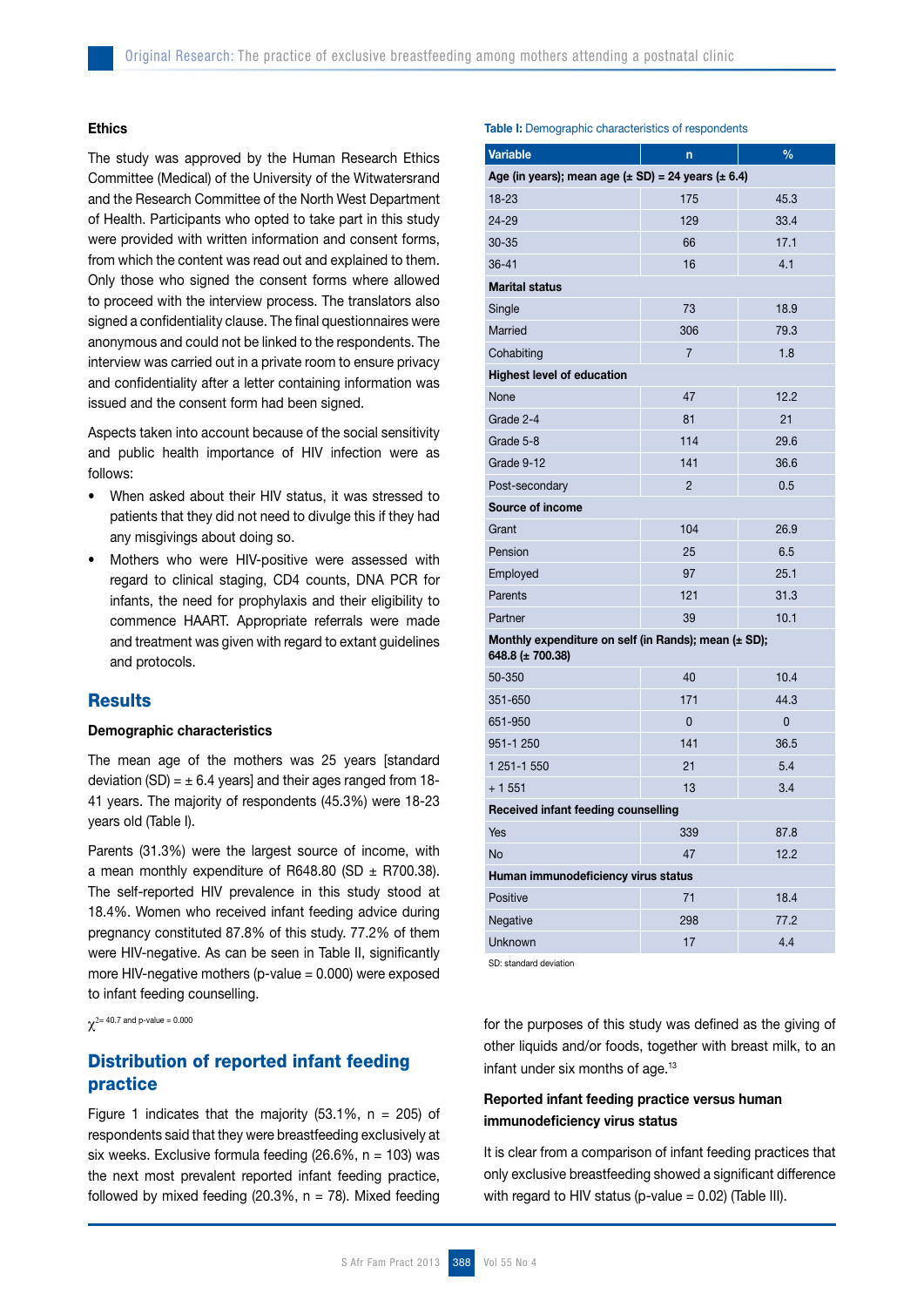| <b>Exposure to infant feeding counselling</b> | Positive,<br>$n = 71(18.4%)$ | Negative,<br>$n = 298(77.2%)$ | Unknown,<br>$n = 17(4.4\%)$ |
|-----------------------------------------------|------------------------------|-------------------------------|-----------------------------|
| Yes                                           | 65(91.5)                     | 258 (86.6)                    | 16(94.1)                    |
| <b>No</b>                                     | 6(8.5)                       | 40 (13.4)                     | (5.9)                       |

**Table II:** Infant feeding counselling versus human immunodeficiency virus status ( $n = 386$ )

Table III: Reported infant feeding practice at six weeks postpartum versus human immunodeficiency virus status (n = 386)

| <b>Variable</b>          | Positive,<br>$n = 71(18.4%)$ | Negative,<br>$n = 298(77.2%)$ | Unknown,<br>$n = 17(4.4\%)$ | p-value |
|--------------------------|------------------------------|-------------------------------|-----------------------------|---------|
| Giving breast milk alone | 43 (60.6)                    | 157(52.7)                     | 5(29.4)                     | 0.02    |
| Giving formula alone     | 18 (25.4)                    | 79 (26.5)                     | 6(35.3)                     | 0.18    |
| Mixed feeding            | 10(14.1)                     | 62 (20.8)                     | 6(35.3)                     | 0.66    |



Figure 1: Distribution of reported infant feeding practice at six weeks postpartum

HIV-negative women were more likely to breastfeed exclusively than HIV-positive women. Thus, HIV-positive status was not associated with exclusive breastfeeding.

# **Discussion**

Analysis of the demographic variables showed that the majority of the respondents were young, predominantly in the grade 9-12 educational category, and their parents were their main source of income. This reflects the characteristics of nursing mothers in HIV-endemic regions of rural South Africa, which were alluded to by Doherty et al.<sup>9</sup> These women face the challenges of financial and decisionmaking autonomy and are also at risk of early weaning and the premature introduction of modified cow's milk. In rural communities, these are added barriers to optimal growth and development, besides the increased risk of motherto-child transmission of HIV potentially caused by mixed feeding, thus posing a challenge to PMTCT programme initiatives which aim to improve exclusive breastfeeding rates and which are recommended for rural HIV-positive women, in particular.

Significantly more HIV-negative, than HIV-positive, women, said they had been counselled during antenatal visits. This surprising finding points to an important challenge for the PMTCT programme. This might lead to programme failure in the sense that viral transmission from mother to infant could still occur on account of failure to institute relatively simple

targeted interventions: infant feeding counselling in this case. Windeale et al demonstrated that the latter is the most cost-effective short-term intervention to ensure optimal and safe nutrition for the feeding infant.<sup>14</sup>

This study showed that exclusive breastfeeding at six weeks was a practice that was more prevalent in the HIVnegative (157, 52.7%) group of women, than in their HIVpositive (43, 60.6%) peers (Table III). This could relate to the finding in this study that showed that HIV-negative mothers were more likely than HIV-positive ones to have received infant feeding counselling during the antenatal period. This association between infant feeding counselling, which in the South African public health context emphasises exclusive breastfeeding and higher exclusive breastfeeding rates, is buttressed by the results of a randomised trial that controlled for the Hawthorne effect, which was carried out in Ghana, west Africa. This trial showed that prenatal exclusive breastfeeding lactation counselling significantly increased exclusive breastfeeding rates up to six months after delivery.15 The dichotomy noted in this study between HIV-positive and HIV-negative mothers exists needs to be explored. Lower exclusive breastfeeding rates among HIVpositive mothers could expose their infants to diarrhoeal and respiratory illnesses which exclusive breastfeeding would have protected them from, particularly in rural settings,<sup>6</sup> with a resultant increase in the risk of their infants acquiring HIV infection in the setting of mixed feeding.16 As this study shows, 14.1% of HIV-positive respondents (Table III) reported that they were practising mixed feeding.

The above finding of lower exclusive breastfeeding rates in HIV-positive mothers is at variance with the findings of Rollins et al, who also compared exclusive breastfeeding rates between HIV-positive and HIV-negative women. Their study indicated that, at one week postpartum, most HIVinfected women intended to breastfeed exclusively and adhered to this intention from that time.17 Robbins et al hypothesised that it was possible that factors such as the time at which the study was conducted postpartum, and the intensive support given to the study participants, could